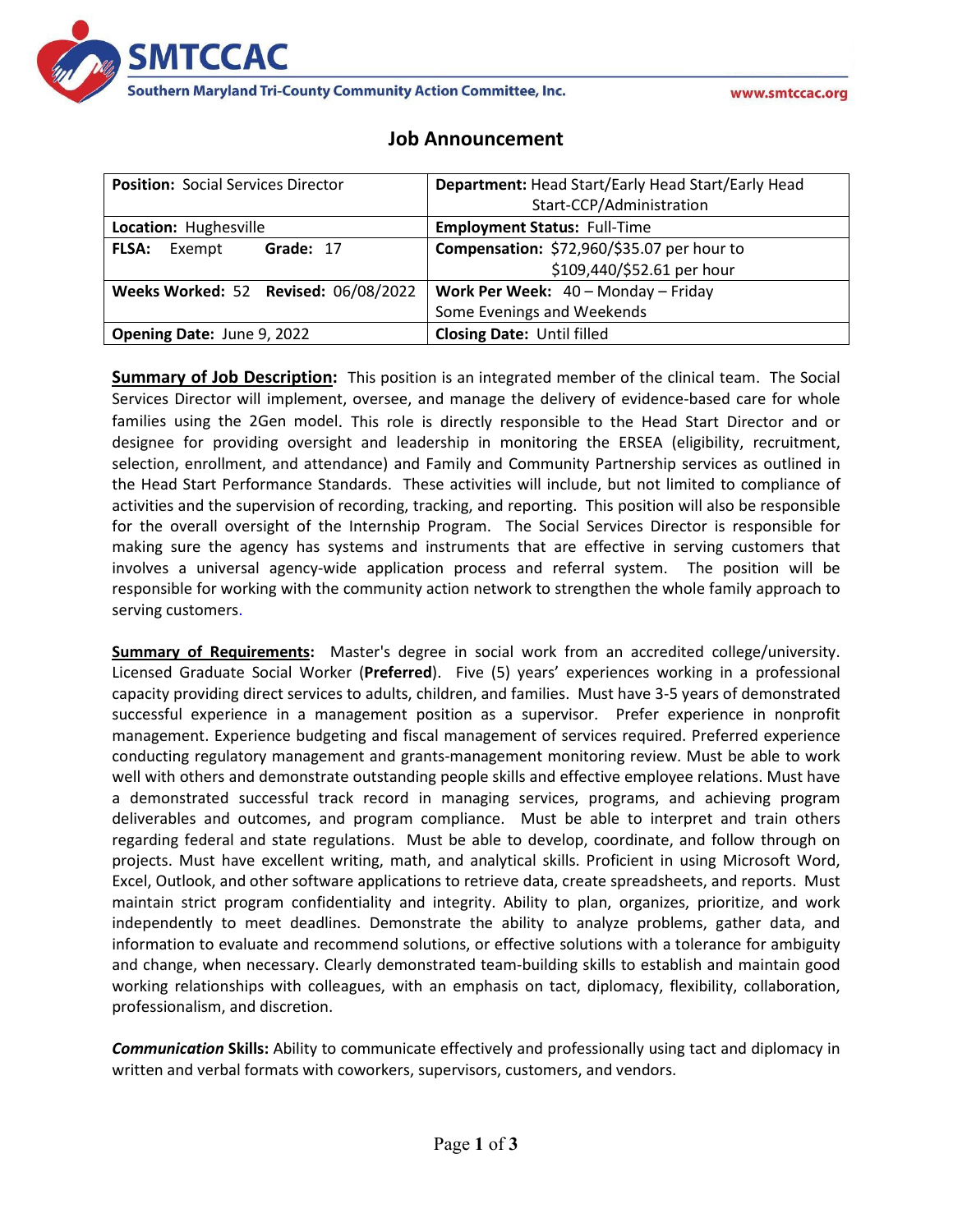**Responsibilities and Duties:** The two-generation approach draws from findings that the well-being of parents is crucial to their children's social-emotional, physical, and economic well-being. The Social Services Director will manage and oversee the utilization of the 2Gen approach within the Head Start Program under the following content areas:

**ERSEA (Enrollment, Recruitment, Selection, Eligibility and Attendance):** Ensure that the agency complies with all regulations applicable to the Head Start Performance Standards.

- Analyze enrollment systems.
- Provide information, referral and coordinating efforts to link families with appropriate resources.
- Analyze community assessment information and facilitate planning efforts to determine design options, recruitment efforts and enrollment guidelines for Head Start (HS), Early Head Start (EHS) and Childcare Partners (CCP).
- Develop and/or revise the agency's ERSEA systems, policies, and procedures.
- Oversee and facilitate ERSEA Committee.
- Evaluate and monitor systems to process enrollment applications, including determination of eligibility and selection criteria.
- Prepare monthly reports and tracking regarding ERSEA updates timely.
- Maintain systems, database, files, etc. ensuring security of data.
- Involved with strategic planning processes by utilizing the community needs assessment and internal data.
- Monitor to ensure compliance related funded enrollment, slot tracking, and attendance.
- Oversee student and family record policies and implementation.
- Participate in annual audit, if necessary.
- Prepare monthly programmatic and any reports required by funding sources.
- Participate in internal and external monitoring reviews.

**Male Involvement:** encourage fathers and significant male figures to become actively involved in the social and educational development of their children while enhancing their relationship with their children and families through interaction in Head Start activities, both within the center and off-site.

- Design a creative and effective incentive and reward systems to encourage hesitant fathers/males to become more involved in classroom activities and program governance.
- Develop and maintain strategic alliances and partnerships with other community agencies and Fatherhood-related programs to assist in providing services to SMTCCAC children and families.
- Supervise the Male Involvement and Family Services Coordinator and the Family Advocate Specialist.
- Coordinate and oversee training and the education of fathers, significant males, other family members, and agency staff in methods and techniques for interacting with children and improving parenting skills through community resource awareness, agencysponsored workshops, etc.
- Join the Male Involvement Network (MIN) and attend Annual Family (AFC) conference.

**Internship Program**: managing a total of ten (10) undergraduate and graduate students seeking fieldwork within the social work discipline and/or within other human service disciplines utilizing the whole family 2Gen approach by:

- Providing general oversight of daily operations of the internship program.
- Designing and executing the planning and implementation of a nine (9) month intern program focused on teaching case coaching and 2Gen whole family approach discipline